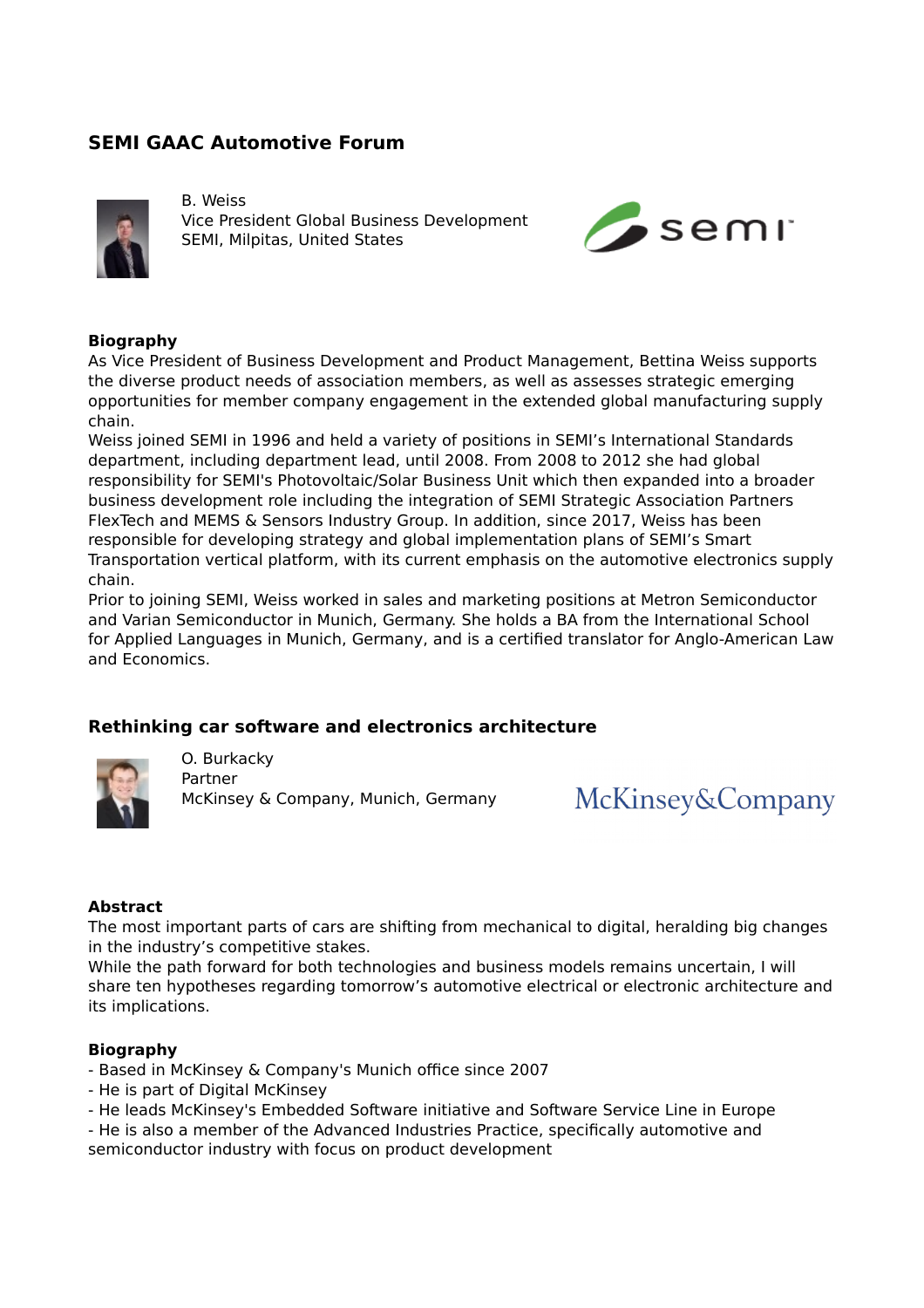## **Driving automotive Innovation – comprehensive design**



B. Huhnke Vice President Automotive Strategy SYNOPSYS, Mountain View, United States



#### **Abstract**

What an exciting time we live in: self-driving cars, fully electric and always connected to the internet to provide the user a seamless transportation experience. Many announcements around the mobile phone on wheels have been made. Some of the most exciting innovations happening in our cars: cars are becoming our co-pilots as intelligent technologies make them safe and secure, more comfortable, and more autonomous. And with full connectivity the car becomes the new gold mine, a big data collector processing real time traffic data and millions of miles per day.

To enable smart, connected and autonomous vehicles, the car's electronic architecture, its supporting soft and hardware design and release processes must be adjusted. Any failure in the field results in very high cost and liability to the car manufacturer. Requirements for a robust, comprehensive design of a fault tolerant system must be newly formulated. A holistic view of the system failure rate along the supply chain, lifecycle of automotive development and production is necessary. Consequently, robustness, safety, and security of self driving systems must be significantly increased and be monitored continuously.

Robust design begins in the early phase of car concepts. Automotive IP centers of excellence have been created, to ensure automotive compliant intellectual property for faster, smarter, low-energy chips reducing risk and development time. Automotive SoC design is meeting the highest safety integrity levels (ASIL) providing ADAS IP as design basis for the new advanced driver assistants architecture. By providing a simulation platform based on the processor models, early virtual prototyping, emulation, and functional verification from modelling to test bench deployment becomes possible. Software experts will be required to ensure fault tolerant, highly reliable, functionally safe and secure software along the automotive lifecycle.

### **Biography**

Dr. Burkhard Huhnke is the Vice President of Automotive Strategy at Synopsys. He joined Synopsys earlier this year. Prior to Synopsys, he was SVP of Product Innovation & E-Mobility at VW, based in Silicon Valley. He was responsible for synchronizing VW's innovation activities and alliances to identify new concept ideas, business models and partners in the US and had endto-end ownership of the electric vehicle platform in North America. Prior to that, he held several positions both in the US and Germany, including Senior GM, Electronics System Integration and Whole Vehicle Integration. Dr. Huhnke studied electrical engineering, at the University of Braunschweig. His dissertation about optical distance measurement was awarded with the International Measurement Prize.

Dr. Huhnke serves as Research Fellow the Hult Business School in San Francisco, and is a member of the Board of Advisors at the College of Engineering at University of Tennessee Knoxville and at the College of Engineering and Computer Science at University of Tennessee Chattanooga.